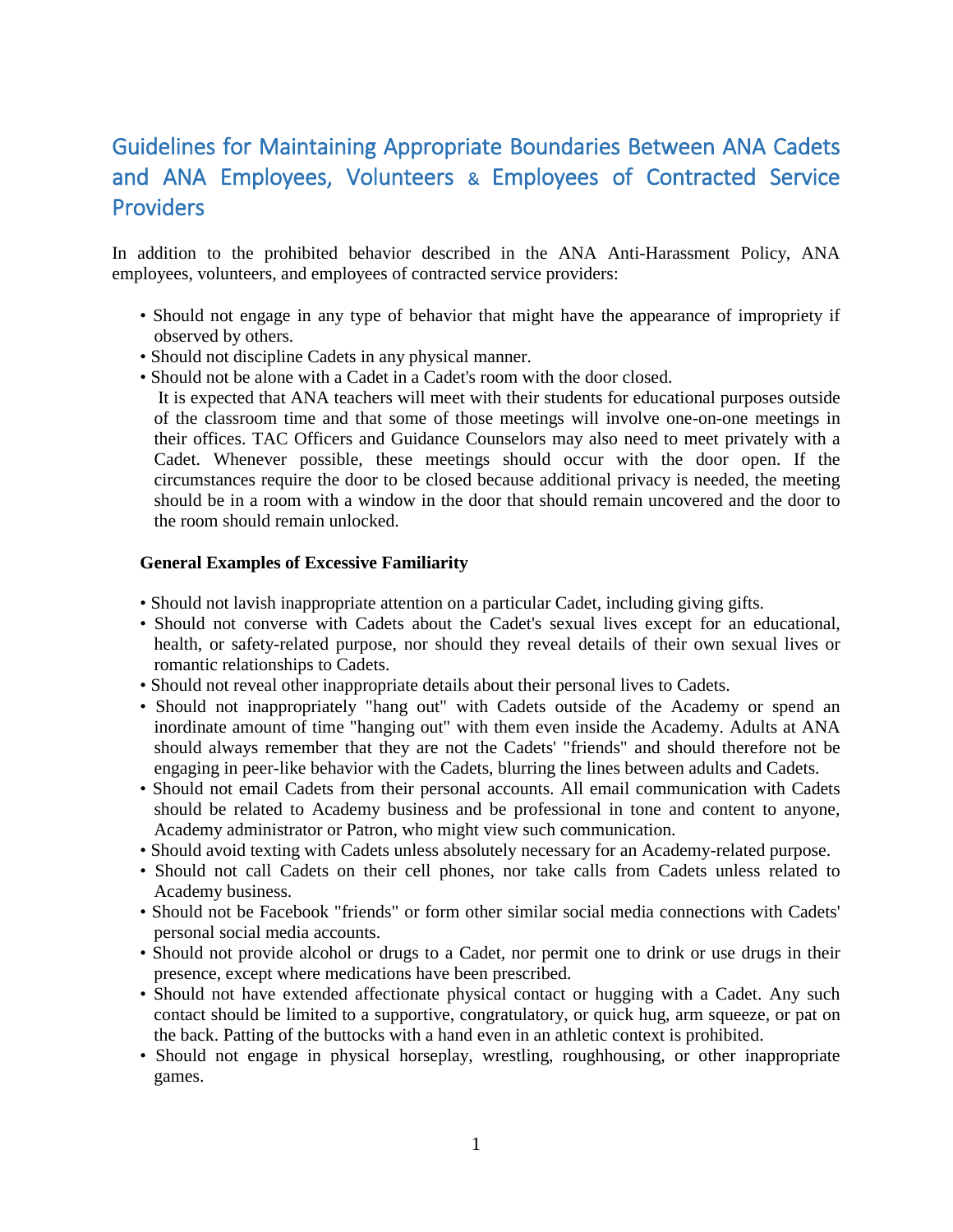- Should not direct a Cadet to keep a secret from, or not share information with, his parents or other ANA employees.
- Should not allow Cadets to ride in the adult's personal cars except to transport them for official Academy functions and then only with the prior permission of the Commandant or the Director of Transportation and the Cadet's parent/guardian. In addition, ANA employees, volunteers, and employees of contracted service providers should not ride in students' cars.
- *Per the Employee Handbook:* "Employees are cautioned about inviting Cadets into their homes. This can become an extremely sensitive issue even with the best intentions in mind. Permission to conduct a home visit must be approved in advance by the responsible Commandant and their Division Chief. At a minimum, the following conditions must be met. Failure to comply with this provision could result in disciplinary action up to and including termination. The adult extending the invitation must get written approval from the following individuals: Immediate supervisor; Commandant; Patron/guardian. The Cadet must check out at the Operations Office before leaving campus. The family unit must be present during the Cadet visit. For unmarried staff members, two adults must be present. At least two Cadets and two adults must be involved in the visit. Under no circumstances may a single adult entertain Cadets in his/her home without a second adult being present. The host must have a copy of the "Consent to Treat Form." Illness and injury must be reported to the Operations Office or Health Center immediately upon the Cadet's return to campus, if appropriate. The use of alcohol in the presence of Cadets is NOT authorized. **Exceptions to these guidelines** may be granted in writing only by approval of the President.

## **Overnight Trips**

- During overnight trips, should not be alone with a Cadet in his room, should sleep in a separate room, should not invite a Cadet to sleep in their room, and should not be inside a Cadet's room when the Cadet is changing or sleeping.
- Cadets may be woken up by loudly knocking on their doors or calling out to them and should not be awaked by making physical contact with them.
- Should not appear unclothed or in their underwear in front of a Cadet. Thus, on overnight trips, employees and volunteers should not walk around outside of their sleeping quarters unclothed or in their underwear.

Information that a boundary may have been crossed that comes to the attention of ANA employees, volunteers, or employees of contracted service providers must be followed up upon whether that information comes to their attention as a result of a direct complaint made them or is obtained in some other manner, such as by another Cadet telling them or overhearing Cadets talking. Oftentimes, boundaries are crossed inadvertently and require nothing more than a reminder to the offender to maintain such a boundary in the future. Other times, the crossing of a boundary is indicative of a more serious problem and indeed may indicate an inappropriate relationship. Thus, there is a need for ANA employees, volunteers, and employees of contracted service providers to always follow-up upon hearing of the possible crossing of a boundary between an ANA employee and an ANA Cadet. The employee should bring this information to the attention to one of the reporting choices in the Anti-Harassment Policy, to wit: 1) the Athletic